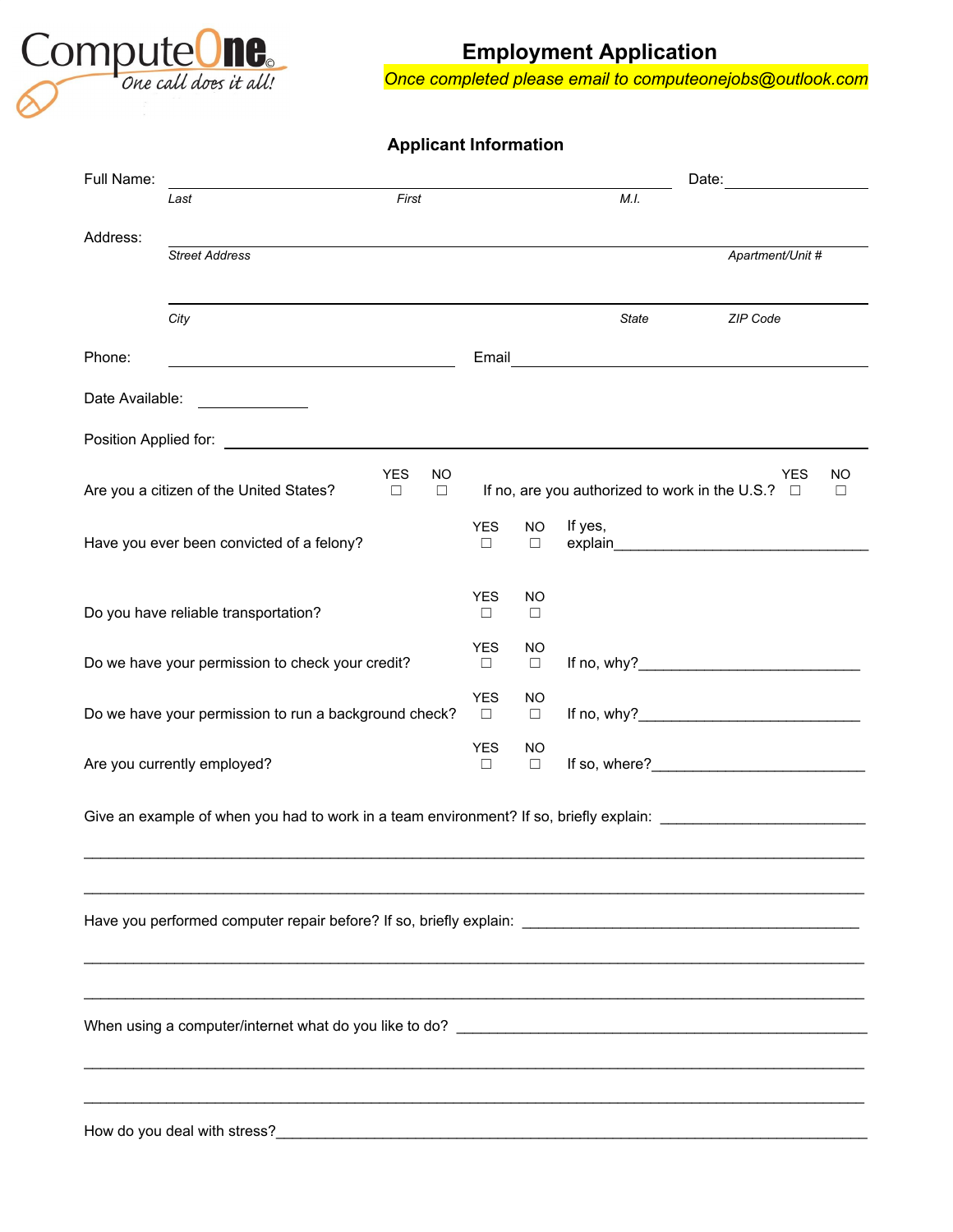What type of activities would you expect this role to entail? Notify the control of the control of the control of the control of the control of the control of the control of the control of the control of the control of the

How would you describe your work style?<br>
How would you describe your work style? If we verbally gave you 11 things to do, then left you alone, how would you make sure they are all completed? Please circle the items you have experience with: Windows: XP Vista 7 8 10 Windows Server: 2003 2008 2012 2016 2019 Microsoft Office Soldering VOIP Technology Mac OS X Game Console Repairs Networking Linux Cell Phone/Tablet Repair POS Systems Web Design Virus Removal Computer Repair (hardware) G Suite TeamViewer/Remote Support Software Other: <u>Communication</u> What aspects of IT/Technology are you least experienced with? How do you learn new technologies/keep up to date with changing technology? \_\_\_\_\_\_\_\_\_\_\_\_\_\_\_\_\_\_\_\_\_\_\_\_\_\_\_\_\_\_\_\_\_\_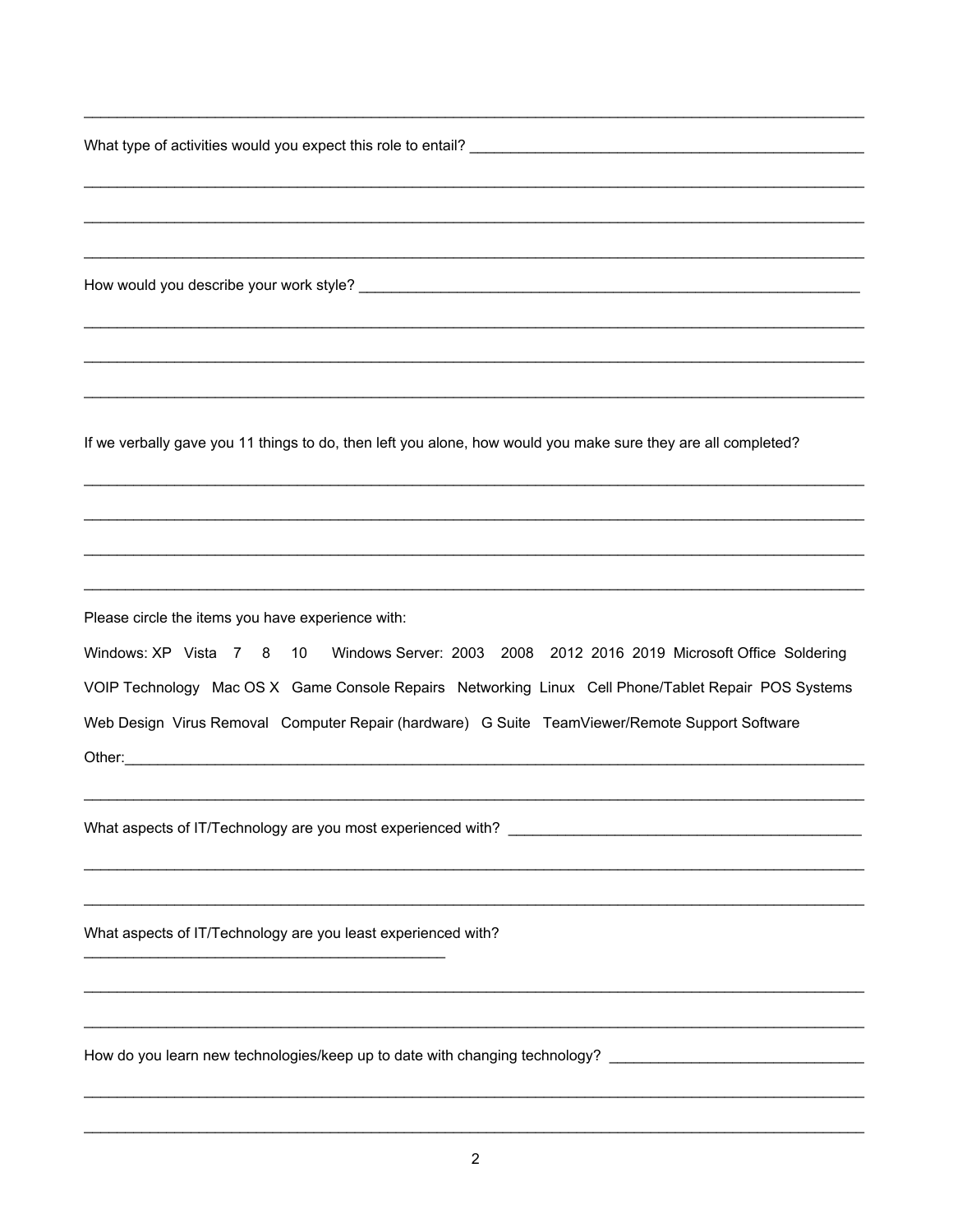**Education**

\_\_\_\_\_\_\_\_\_\_\_\_\_\_\_\_\_\_\_\_\_\_\_\_\_\_\_\_\_\_\_\_\_\_\_\_\_\_\_\_\_\_\_\_\_\_\_\_\_\_\_\_\_\_\_\_\_\_\_\_\_\_\_\_\_\_\_\_\_\_\_\_\_\_\_\_\_\_\_\_\_\_\_\_\_\_\_\_\_\_\_\_\_\_\_

\_\_\_\_\_\_\_\_\_\_\_\_\_\_\_\_\_\_\_\_\_\_\_\_\_\_\_\_\_\_\_\_\_\_\_\_\_\_\_\_\_\_\_\_\_\_\_\_\_\_\_\_\_\_\_\_\_\_\_\_\_\_\_\_\_\_\_\_\_\_\_\_\_\_\_\_\_\_\_\_\_\_\_\_\_\_\_\_\_\_\_\_\_\_\_

\_\_\_\_\_\_\_\_\_\_\_\_\_\_\_\_\_\_\_\_\_\_\_\_\_\_\_\_\_\_\_\_\_\_\_\_\_\_\_\_\_\_\_\_\_\_\_\_\_\_\_\_\_\_\_\_\_\_\_\_\_\_\_\_\_\_\_\_\_\_\_\_\_\_\_\_\_\_\_\_\_\_\_\_\_\_\_\_\_\_\_\_\_\_\_

\_\_\_\_\_\_\_\_\_\_\_\_\_\_\_\_\_\_\_\_\_\_\_\_\_\_\_\_\_\_\_\_\_\_\_\_\_\_\_\_\_\_\_\_\_\_\_\_\_\_\_\_\_\_\_\_\_\_\_\_\_\_\_\_\_\_\_\_\_\_\_\_\_\_\_\_\_\_\_\_\_\_\_\_\_\_\_\_\_\_\_\_\_\_\_ \_\_\_\_\_\_\_\_\_\_\_\_\_\_\_\_\_\_\_\_\_\_\_\_\_\_\_\_\_\_\_\_\_\_\_\_\_\_\_\_\_\_\_\_\_\_\_\_\_\_\_\_\_\_\_\_\_\_\_\_\_\_\_\_\_\_\_\_\_\_\_\_\_\_\_\_\_\_\_\_\_\_\_\_\_\_\_\_\_\_\_\_\_\_\_

\_\_\_\_\_\_\_\_\_\_\_\_\_\_\_\_\_\_\_\_\_\_\_\_\_\_\_\_\_\_\_\_\_\_\_\_\_\_\_\_\_\_\_\_\_\_\_\_\_\_\_\_\_\_\_\_\_\_\_\_\_\_\_\_\_\_\_\_\_\_\_\_\_\_\_\_\_\_\_\_\_\_\_\_\_\_\_\_\_\_\_\_\_\_\_

| High School: |                                                                                                                                                                                                                                                                                                                                                     | Address:                                                                                                       |                      |                     |                                                                                                                                                                                                                                |
|--------------|-----------------------------------------------------------------------------------------------------------------------------------------------------------------------------------------------------------------------------------------------------------------------------------------------------------------------------------------------------|----------------------------------------------------------------------------------------------------------------|----------------------|---------------------|--------------------------------------------------------------------------------------------------------------------------------------------------------------------------------------------------------------------------------|
| From:        |                                                                                                                                                                                                                                                                                                                                                     | Did you graduate?                                                                                              | <b>YES</b><br>$\Box$ | <b>NO</b><br>$\Box$ |                                                                                                                                                                                                                                |
|              |                                                                                                                                                                                                                                                                                                                                                     | Address: Andreas and the state of the state of the state of the state of the state of the state of the state o |                      |                     |                                                                                                                                                                                                                                |
| From:        | $\mathsf{To:}\_\_\_\_\_\_\_\_\_\$<br><u>and the state</u>                                                                                                                                                                                                                                                                                           | Did you graduate?                                                                                              | <b>YES</b><br>$\Box$ | NO<br>$\Box$        |                                                                                                                                                                                                                                |
| Other:       |                                                                                                                                                                                                                                                                                                                                                     |                                                                                                                |                      |                     |                                                                                                                                                                                                                                |
| From:        | $\begin{picture}(15,17) \put(0,0){\line(1,0){15}} \put(15,0){\line(1,0){15}} \put(15,0){\line(1,0){15}} \put(15,0){\line(1,0){15}} \put(15,0){\line(1,0){15}} \put(15,0){\line(1,0){15}} \put(15,0){\line(1,0){15}} \put(15,0){\line(1,0){15}} \put(15,0){\line(1,0){15}} \put(15,0){\line(1,0){15}} \put(15,0){\line(1,0){15}} \put(15,0){\line(1$ | Did you graduate? $\square$                                                                                    | <b>YES</b>           | NO.<br>$\Box$       |                                                                                                                                                                                                                                |
|              |                                                                                                                                                                                                                                                                                                                                                     |                                                                                                                |                      |                     |                                                                                                                                                                                                                                |
|              |                                                                                                                                                                                                                                                                                                                                                     |                                                                                                                |                      |                     |                                                                                                                                                                                                                                |
|              |                                                                                                                                                                                                                                                                                                                                                     | <b>References</b>                                                                                              |                      |                     |                                                                                                                                                                                                                                |
|              |                                                                                                                                                                                                                                                                                                                                                     |                                                                                                                |                      |                     | Please list three professional references. We will contact your references before employment.                                                                                                                                  |
| Full Name:   | <u> 1989 - Johann Stoff, deutscher Stoffen und der Stoffen und der Stoffen und der Stoffen und der Stoffen und der</u>                                                                                                                                                                                                                              |                                                                                                                |                      |                     | Relationship: example and the set of the set of the set of the set of the set of the set of the set of the set of the set of the set of the set of the set of the set of the set of the set of the set of the set of the set o |
| Company:     |                                                                                                                                                                                                                                                                                                                                                     |                                                                                                                |                      |                     | Phone:                                                                                                                                                                                                                         |
| Address:     |                                                                                                                                                                                                                                                                                                                                                     |                                                                                                                |                      |                     |                                                                                                                                                                                                                                |
| Email:       |                                                                                                                                                                                                                                                                                                                                                     |                                                                                                                |                      |                     |                                                                                                                                                                                                                                |
| Full Name:   |                                                                                                                                                                                                                                                                                                                                                     |                                                                                                                |                      |                     | Relationship: <u>_______________</u>                                                                                                                                                                                           |
| Company:     |                                                                                                                                                                                                                                                                                                                                                     |                                                                                                                |                      |                     | Phone:                                                                                                                                                                                                                         |
| Address:     |                                                                                                                                                                                                                                                                                                                                                     |                                                                                                                |                      |                     |                                                                                                                                                                                                                                |
| Email:       |                                                                                                                                                                                                                                                                                                                                                     |                                                                                                                |                      |                     |                                                                                                                                                                                                                                |
| Full Name:   |                                                                                                                                                                                                                                                                                                                                                     |                                                                                                                |                      |                     | Relationship:                                                                                                                                                                                                                  |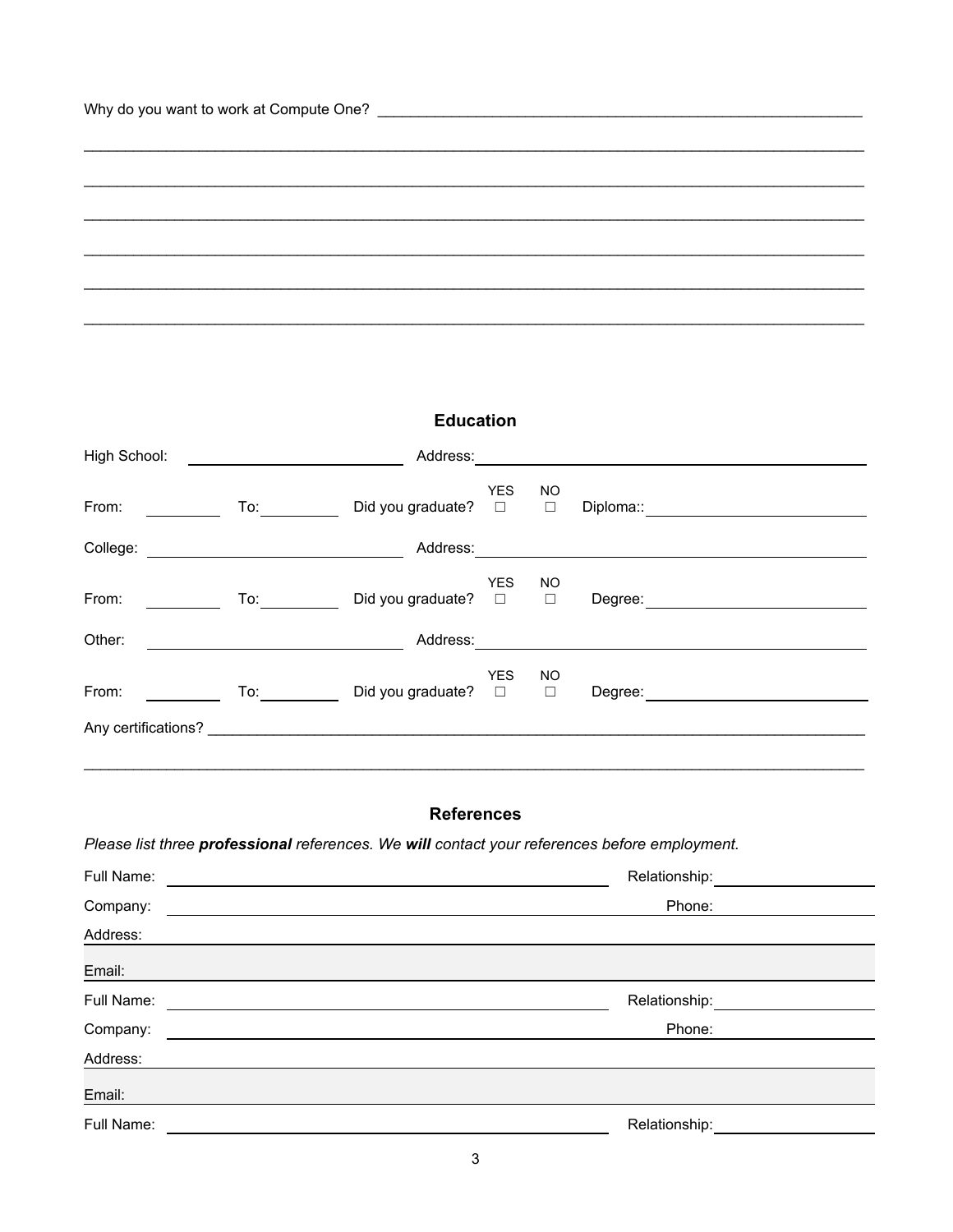| Company: | Phone: |
|----------|--------|
| Address: |        |
|          |        |
| Email:   |        |

#### *Please list three personal references.*

| Full Name: | Relationship: |
|------------|---------------|
| Phone:     | Time Known:   |
| Email:     |               |
| Full Name: | Relationship: |
| Phone:     | Time Known:   |
| Email:     |               |
| Full Name: | Relationship: |
| Phone:     | Time Known:   |
| Email:     |               |

## **Previous Employment**

| Company:          |                                                                                                                                                                                                                                |                      |                                  |                                                                                                                                                                                                                                  |  |
|-------------------|--------------------------------------------------------------------------------------------------------------------------------------------------------------------------------------------------------------------------------|----------------------|----------------------------------|----------------------------------------------------------------------------------------------------------------------------------------------------------------------------------------------------------------------------------|--|
| Address:          |                                                                                                                                                                                                                                |                      |                                  |                                                                                                                                                                                                                                  |  |
| Job Title:        |                                                                                                                                                                                                                                |                      | Starting Salary:\$ _____________ | Ending Salary: \$                                                                                                                                                                                                                |  |
|                   |                                                                                                                                                                                                                                |                      |                                  |                                                                                                                                                                                                                                  |  |
| From:             |                                                                                                                                                                                                                                |                      |                                  |                                                                                                                                                                                                                                  |  |
|                   | May we contact your previous supervisor for a reference?                                                                                                                                                                       | <b>YES</b><br>$\Box$ | <b>NO</b><br>$\Box$              |                                                                                                                                                                                                                                  |  |
|                   |                                                                                                                                                                                                                                |                      |                                  |                                                                                                                                                                                                                                  |  |
| Company:          | <u> 1989 - Johann Barbara, martin amerikan basal dan berasal dan berasal dan berasal dari berasal dan berasal dan</u>                                                                                                          |                      |                                  |                                                                                                                                                                                                                                  |  |
| Address:          |                                                                                                                                                                                                                                |                      |                                  | Supervisor: Supervisor:                                                                                                                                                                                                          |  |
| Job Title:        |                                                                                                                                                                                                                                |                      | Starting Salary: \$              | Ending Salary: \$                                                                                                                                                                                                                |  |
| Responsibilities: |                                                                                                                                                                                                                                |                      |                                  |                                                                                                                                                                                                                                  |  |
| From:             | To: the contract of the contract of the contract of the contract of the contract of the contract of the contract of the contract of the contract of the contract of the contract of the contract of the contract of the contra |                      |                                  | Reason for Leaving:<br>Notice that the set of the set of the set of the set of the set of the set of the set of the set of the set of the set of the set of the set of the set of the set of the set of the set of the set of th |  |
|                   | May we contact your previous supervisor for a reference?                                                                                                                                                                       | <b>YES</b><br>$\Box$ | <b>NO</b><br>$\Box$              |                                                                                                                                                                                                                                  |  |